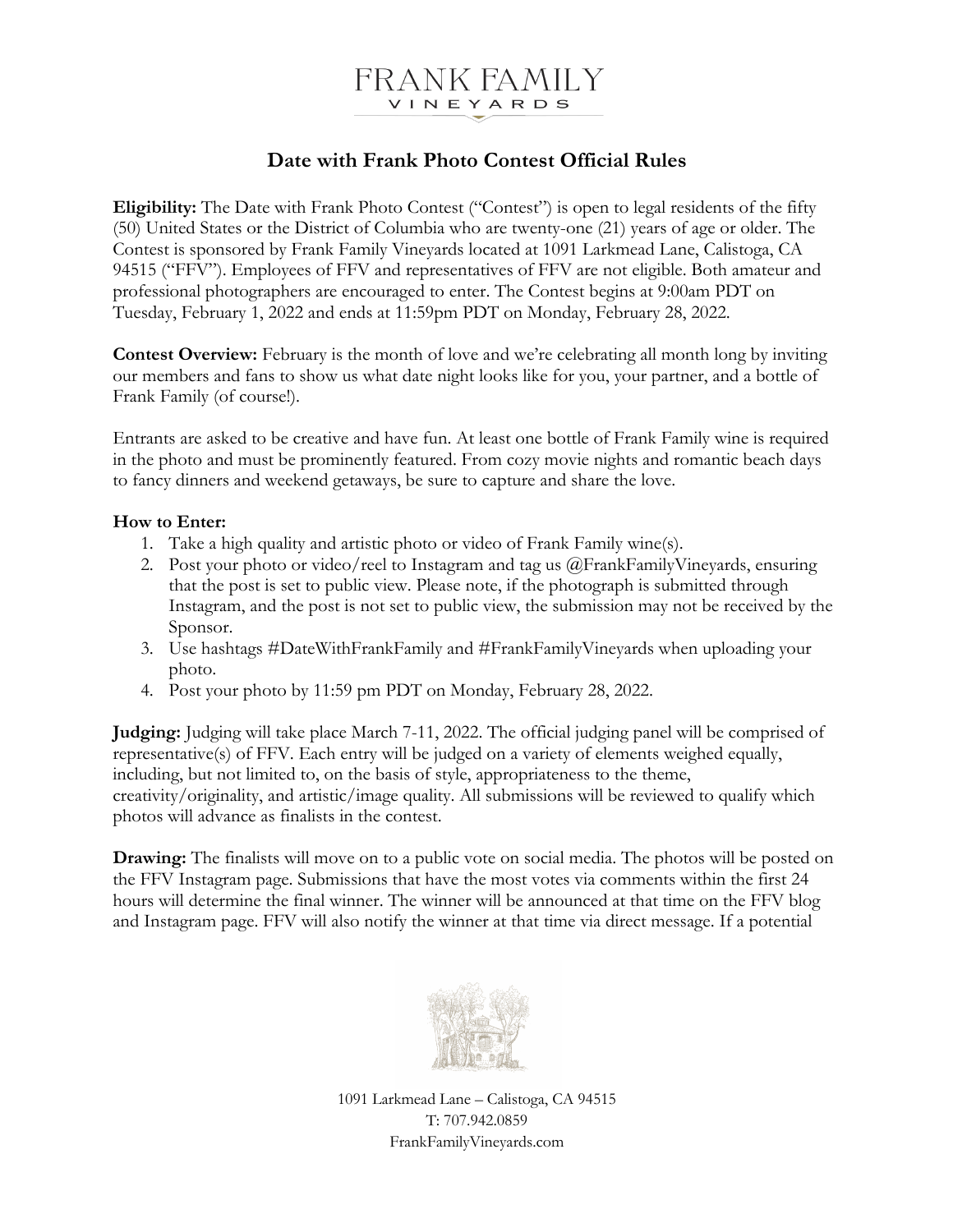## FRANK FAMILY VINEYARDS

winner cannot be contacted within 48 hours after the first attempt to contact him/her, FFV may select an alternate winner using the criteria set forth above.

**Prize:** The photos/videos that inspire us the most will receive a range of prizes from Frank Family gifts cards, a repost on our Instagram and/or Facebook pages, and the chance to be featured in our biannual wine club magazine. Below are the specific gift card prizes based on final placement.

- 1<sup>st</sup> Place: Gift card in the amount of \$300 to be redeemed for wine and/or merchandise at the winery or online
- $2<sup>nd</sup> Place: Gift card in the amount of $200 to be redeemed for wine and/or merchandise at$ the winery or online
- 3rd Place: Gift card in the amount of \$100 to be redeemed for wine and/or merchandise at the winery or online

**Conditions:** The photograph and the post where in the photograph is uploaded must be comprised only of original elements created by the entrant and may not contain elements which are/have been created, developed, copyrighted, trademarked and/or patented by third parties. The entrant agrees that is has all rights to the contents of the submitted material. Entries which contain materials that are not the original work of the entrant will be disqualified. The entrant acknowledges FFV has rights to promote entry on social media and/or the FFV website.

By submitting an entry, the entrant warrants that the photo does not depict, contain, include, or involve any of the following:

- Obscenity
- Watermarks
- Sexually explicit, violent or derogatory pictures, depictions, images, language, and/or symbols
- Drugs, tobacco, or firearms
- Gang signs or symbols
- Images of children or items especially appealing to children
- Visibly recognizable trademarks or logos owned by anyone other than the entrant or the Sponsor
- Copyrighted materials owned by anyone other than the entrant
- Messaging that is inconsistent with the positive subject matter of the Contest and the Sponsor



1091 Larkmead Lane – Calistoga, CA 94515 T: 707.942.0859 FrankFamilyVineyards.com